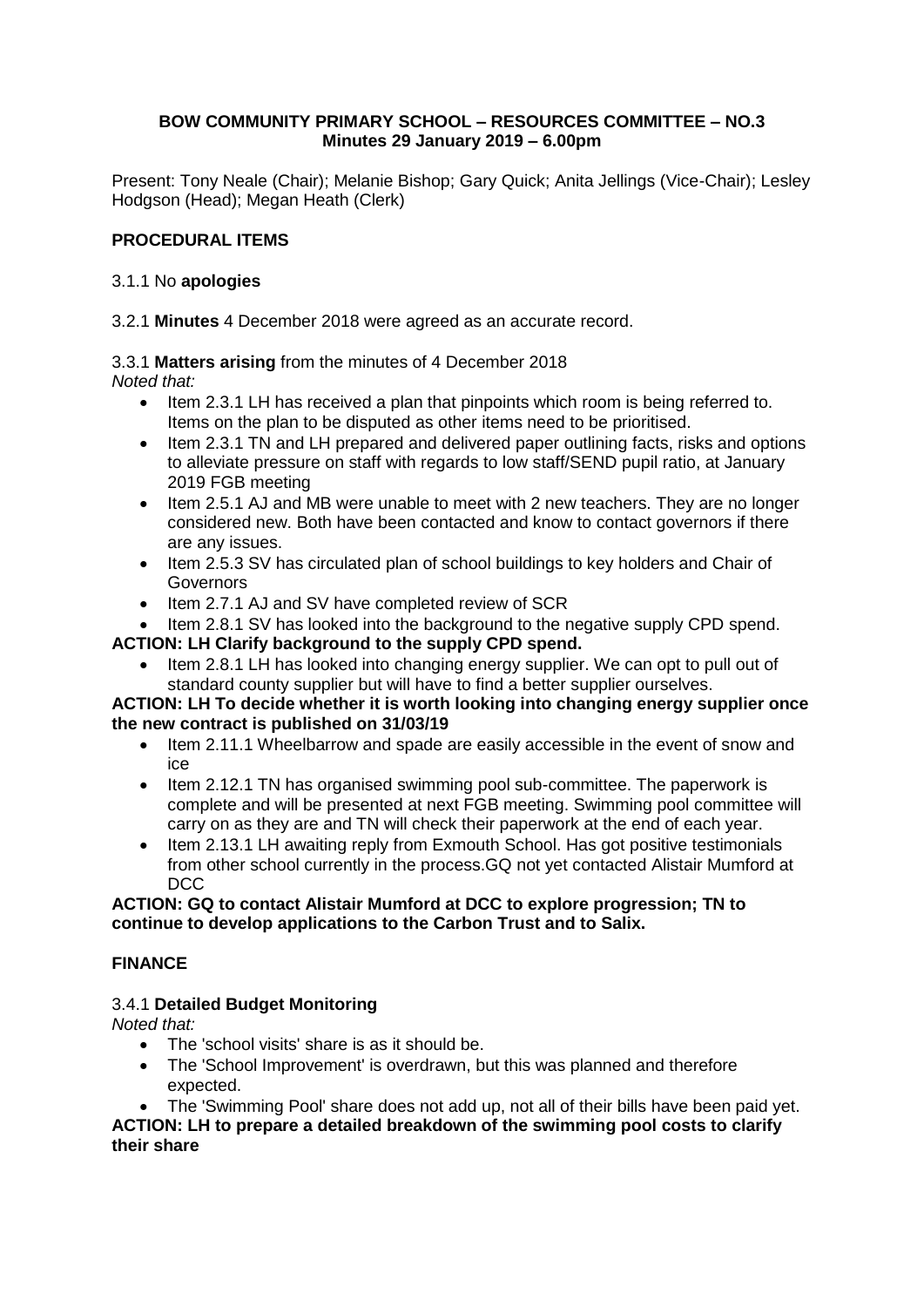- The Detailed Budget Monitoring is to be handed out in advance of meetings in future to give everyone a chance to analyse data.
- No change to the capital budgets. The overspend was expected and will be deducted from next year's allocated budget.

### 3.5.1 **Sports Premium**

• Item carried forward to March meeting

### 3.6.1 **SFVS**

*Noted that:*

- No changes, SFVS to be submitted.
- The risk log is to reference the SFVS document.

# **ACTION: AJ to update the risk log to reference the SFVS checklist**

### 3.7 **Policies**

# 3.7.1 **Governors Expenses Policy**

*Noted that:*

- There are no changes to this policy
- Policy proposed by TN. Seconded by GQ. Agreed by ALL.

# 3.7.2 **E Safety Policy**

*Noted that:*

- Handwritten changes have not appeared on the new copy of this policy.
- Children being made aware of internet safety frequently, in school, via assemblies, in class and on posters displayed in Robolab.
- One issue was logged in 2018. Both parents and pupils spoken to. Internet providers have been made aware of terms searched for and subsequent blocks have been put in place.
- Discussed ways of raising awareness with parents
	- o An expert came in to speak to parents, only 3 showed up.
- Agreed to put policy through in current condition, with potential to review again following investigation
- Policy proposed by TN. Seconded by GQ. Agreed by ALL.

**ACTION: TN to query missing amendments from policy.**

### **PERSONNEL**

### 3.8.1 **Staffing**

*Noted that:*

- HLTA vacancy has not received many applicants. Succession plan prepared for if position is not filled. Would have to open up vacancy to qualified teachers. This would be more expensive but we have a legal obligation to provide PPA cover to teachers.
- Draft budget to be prepared for final full governing board to include both possible outcomes for filling HLTA vacancy.
- It was suggested that we look into creating a partnership with a local school to share a member of staff for PPA cover.

# 3.9 **Policies**

### 3.9.1 **Whistleblowing**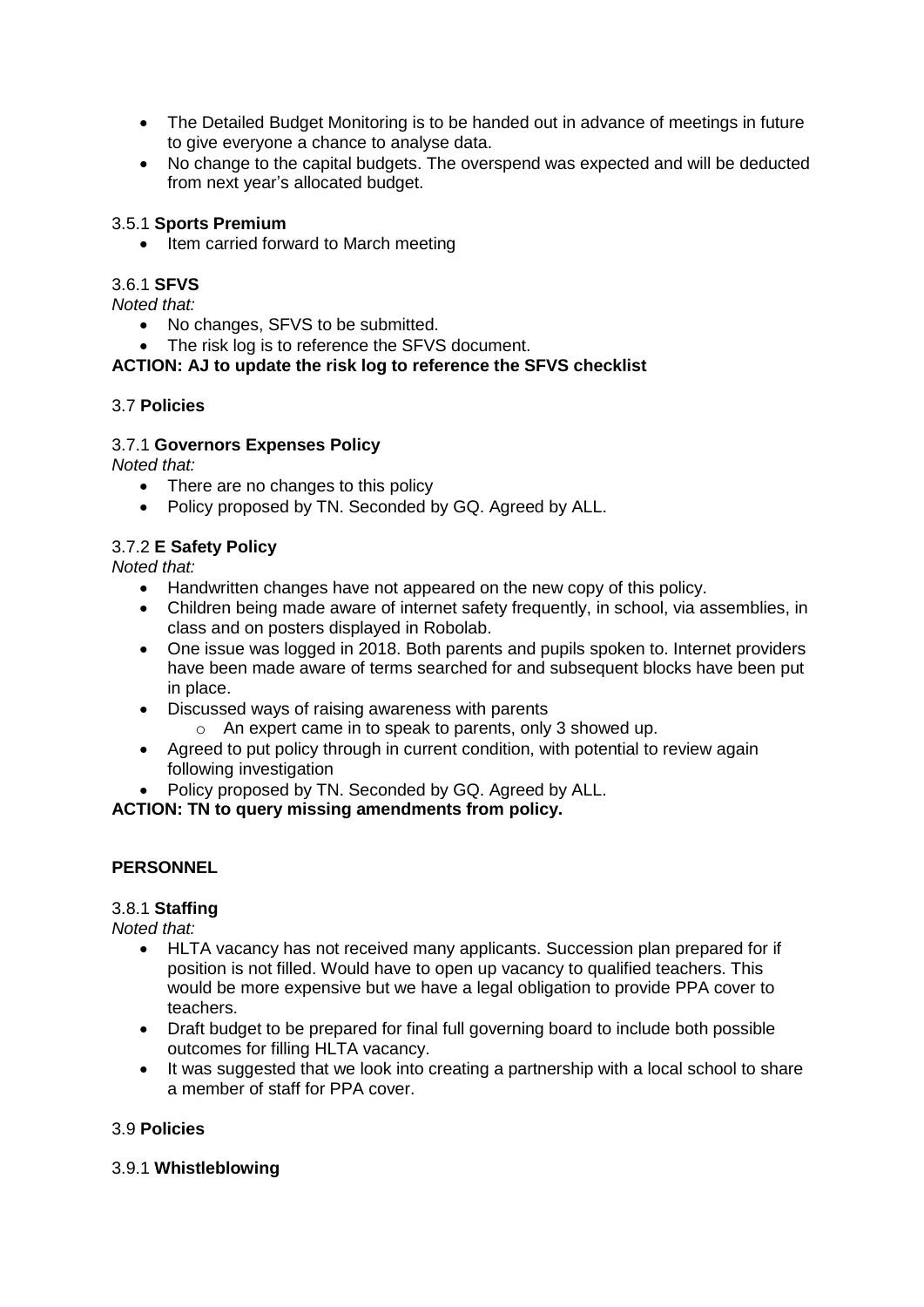### *Noted that:*

- This policy has been updated.
- $\bullet$  It is optional whether this policy goes onto the website, we put it on there.
- The whistleblowing process has changed, it no longer goes through the LADO.
- Anonymous claimants are encouraged to go through a trade union.
- Policy proposed by TN. Seconded by AJ. Agreed by ALL.

### **ACTION: LH to update policy on website; MB to query where someone would raise an anonymous concern if not part of a union.**

# 3.9.2 **Disclosure and Barring**

*Noted that:*

- There are no changes to this policy.
- Policy proposed by TN. Seconded by AJ. Agreed by ALL.

# 3.9.3 **Recruitment and Selection**

*Noted that:*

- There has been no significant change
- MB is still working through.
- Policy approval carried forward to March meeting.

# **ACTION: MB to review Recruitment and Selection Policy for next time**

### 3.10.1 **DBS Central Record**

• Completed on 14/09/18

# **PREMISES**

### 3.11.1 **Health and Safety**

*Noted that:* 

• There are no further updates/issues since the autumn review.

### 3.12.1 **Swimming Pool**

*Noted that:* 

- Swimming Pool to become a standard item on FGB meeting agendas. Concerns raised over amount to be covered on FGB agenda and its effect on time to discuss strategic items.
- AGM for the Swimming Pool committee is on 17/03/19
- Meeting with committee went well, some items still need tweaking.
- They have obtained a grant to replace swimming pool cover.

# 3.13.1 **LED Lighting**

*Noted that:*

- Quoted £11,384 to install LED lights
- Have a choice of payback from 5.4 years up to 8 years.
- Quote based on 2000 hours of lighting. Queried whether this took into account summer months when lights aren't used so frequently during the day
- The lights last 25 years.
- Positive feedback describing the quick installation.
- Concerns raised about Devon County pulling out at last minute.
- Salix a trusted company that are DfE approved.
- Agreed to go ahead with longest payback

### **ACTION: LH approved to go ahead with 8 year payback.**

### 3.14. **Policies**